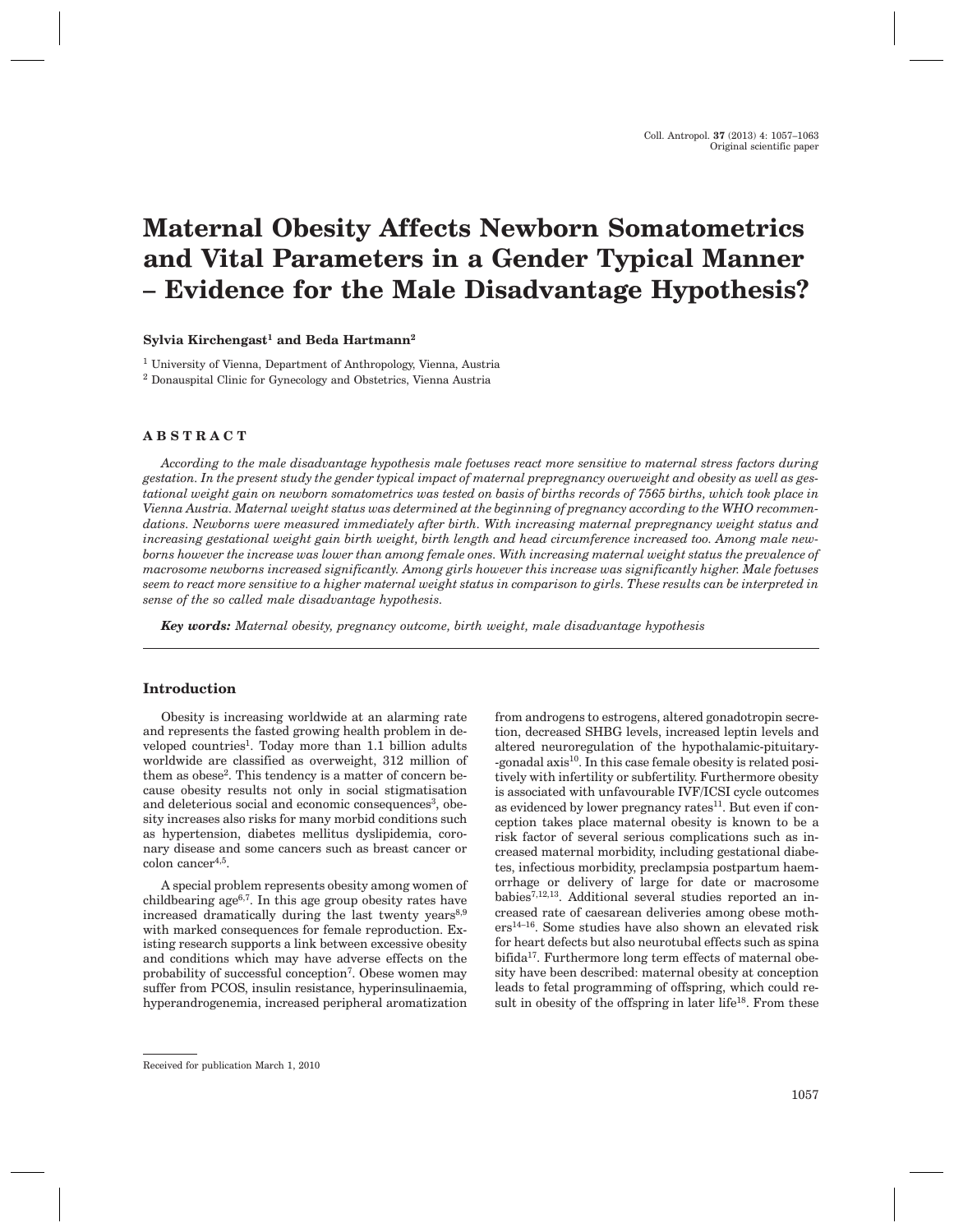observations mentioned above we can conclude, that prepregnancy obesity represents an important stress factor for mother and child. Since more than 40 years it is well known that prenatal stress affects male and female foetuses in a different manner<sup>19</sup>. Male foetuses react more sensitive to stress factors, resulting in a higher male prevalence among abortions and stillbirths<sup>20</sup>. These observations resulted in the formulation of the so called »male disadvantage hypothesis«21–23. As mentioned above prepregnancy obesity is mentioned as a stress factor for mother and child. But do male and female foetuses react different on maternal prepregnancy obesity? In the present paper the effects of maternal weight status, especially the effects of overweight and obesity on newborn somatometric characteristics are analysed, with respect to gender differences.

#### **Material and Methods**

#### *Data set*

The present study is based on a data set of 22189 singleton births which took place at the University Hospital for Gynaecology and Obstetrics in Vienna, Austria between 1985 and 2000. The Viennese University Hospital for Gynaecology and Obstetrics is one of the largest births clinics in Vienna. During the early seventies Austria had developed a highly sophisticated system of preand postnatal care, which included seven check-ups during pregnancy starting at the  $8<sup>th</sup>$  week of gestation, and eight postnatal check ups of the child until the forth year of life, free of charge. This system helped to reduce the neonatal and child mortality rate in Austria dramatically24. Prenatal check ups were performed in the consulting rooms of gynaecologists or at the clinic where birth was scheduled to take place. All data were documented at the hospital and in the so called »mother-child-passport« which belongs to the mother. During the prenatal check ups, maternal somatometric factors are also documented as well as characteristics of the foetus. In our study we included the data of 7565 non smoking primiparae women ageing between 19 and 39 years  $(\overline{X}=26.1\pm5.2 \text{ yrs})$  at the time of giving first birth. The following inclusion criteria were used: term births (between 38 and 41 week of gestation), all prenatal check ups of the mother-child passport were completed, the delivery of single infants without congenital malformations, no registered maternal diseases before and during pregnancy, no hypertension (BP<150/90 mmHg), no protein or glucose in the urine, no pregnancy related immunisation. Furthermore coincident medical diseases such as diabetes mellitus or nephropathy, nicotine consumption, drug or alcohol abuse and twin birth or IVF were strict exclusion criterions. Gestational age was calculated in terms of the number of weeks from the beginning of the last menstrual bleeding to the date of delivery (=duration of amenorrhoea) and by two consecutive ultrasound examinations performed before the  $12<sup>th</sup>$  week of gestation. All probands belonged predominantly to the urban middle class. All women had finished school, or were at school (especially the adolescent mothers in the sample) at the time of pregnancy. The study was carried out in compliance with »Ethical principles for medical research involving human subjects« of Helsinki Declaration and approved by bioethics committee. The study is only a small part of a large project concerning pregnancy outcome in association with maternal biomedical parameters. All mothers who had given birth during the study period (1985–2000) were informed about the objectives of the study and had the right to withdraw.

## *Maternal characteristics*

Beside the documentation of menarcheal age, and chronological age at the time of delivery, the gynaecological age was calculated (Chronological age minus menarcheal age). Furthermore the following somatometric data of all women were documented:

Stature, prepregnancy weight (PPW), weight at the end of pregnancy (EPW), weight gain during pregnancy (PWG), and the pelvic measures Distantia spinarum (DSP) and Distantia christarum (DCR)25,26. Prepregnancy weight was estimated by means of the retrospective method and the first weight determination, which was carried out at the first prenatal visit  $(8<sup>th</sup>$  week of gestation). In order to determine prepregnancy weight the mean value of the retrospective estimated weight and the weight at the 8<sup>th</sup> week of gestation was calculated.

#### *Maternal weight status*

Weight status was estimated by means of Body mass index  $(kg/cm<sup>2</sup>)$ . Weight status was classified according to the BMI categories recommended for adults by the WHO<sup>27</sup>:

BMI<16.00: severe underweight BMI 16.00–16.99: underweight BMI 17.00–18.49: slight underweight BMI 18.50– 24.99: normal weight BMI 25.00–29.99: overweight BMI 30.00–39.99: obese BMI >40.00 morbid obese

#### *Newborn characteristics*

One and five minute APGAR Scores<sup>28,29</sup> for evaluation of the newborn were determined and all newborns were measured immediately after birth. The following parameters were taken directly from the newborn $26$ :

Birth weight, birth length, head circumference, Diameter frontooccipitalis. Birth weight status was defined according to the recommendations of the WHO<sup>30</sup>: a low birth weight as defined as <2500 g, a normal birth weight as 2500–4000 g and a macrosomia as a birth weight  $>4000$  g.

#### *Statistical analysis*

Statistical analyses were performed by means of SPSS for Windows Program Version 16.0 (Microsoft corp.). After calculation of descriptive statistics  $(\overline{X}, SDs)$  group differences were tested regarding their statistical signifi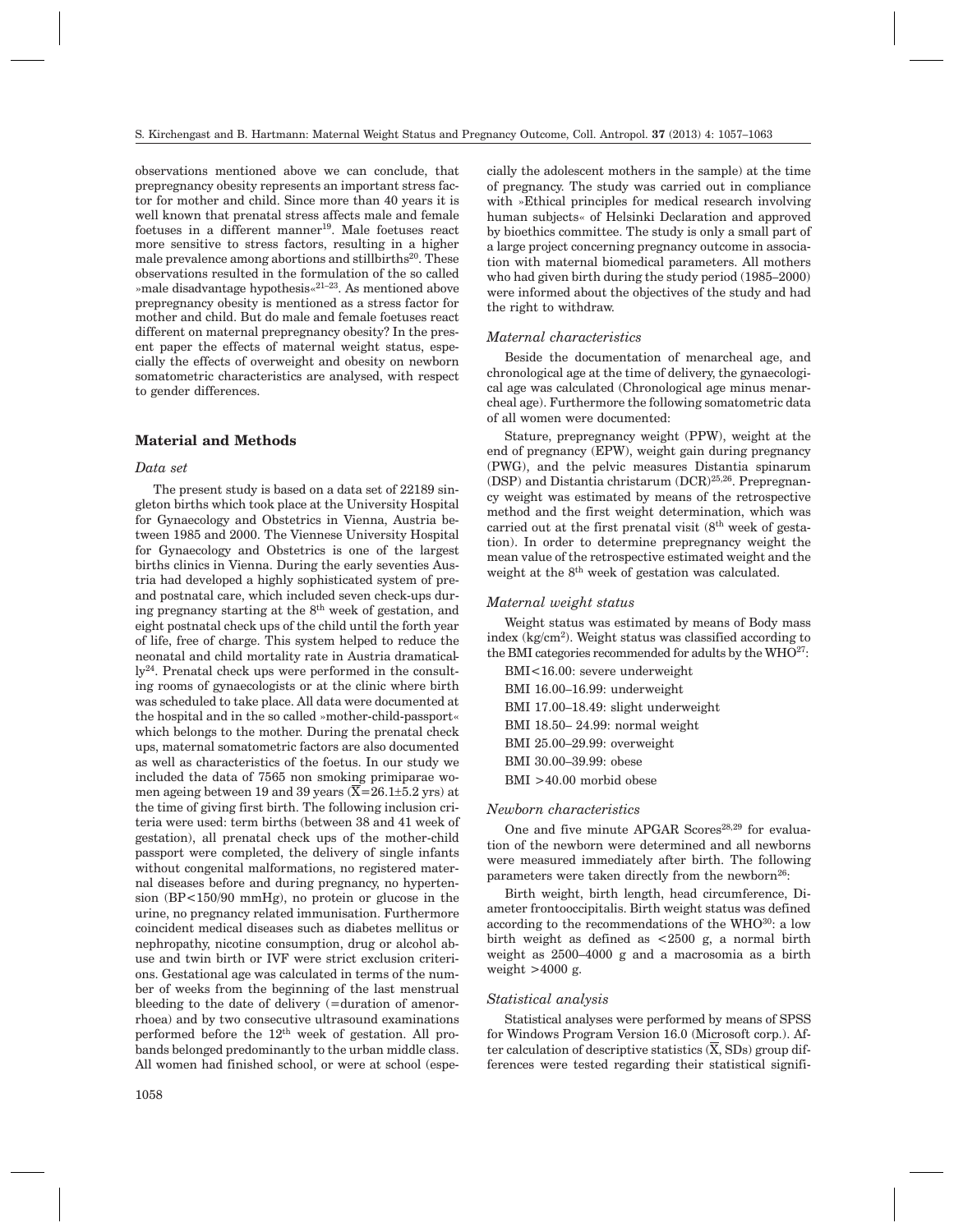cance using student t-tests, ANOVAS and Duncan post hoc tests. Crosstabs  $(\chi^2)$  were calculated to test frequency differences with respect to their statistical significance. Furthermore linear regression analyses were calculated to test the association between maternal weight status as well as gestational weight gain and newborn size.

# **Results**

# *Maternal and newborn characteristics*

Maternal and newborn characteristics are listed in Tables1 and 2. More than 80% of the mothers were classified as normal-weight before pregnancy, less than 15% of the mothers were classified as overweight, 3.6% as obese. Only 0.3% of the mothers corresponded to the definitions of morbid obesity. The majority of women (45.4%)

| <b>TABLE 1</b>                                      |  |  |
|-----------------------------------------------------|--|--|
| PRESENTATION OF MATERNAL CHARACTERISTICS (X, SD, %) |  |  |

| Maternal characteristics         | $\%$ X (SD) |  |  |  |
|----------------------------------|-------------|--|--|--|
| Age $(yr)$                       | 26.1(5.2)   |  |  |  |
| Stature height (cm)              | 163.3(6.5)  |  |  |  |
| Prepregnancy weight (PPW)        | 59.8(10.3)  |  |  |  |
| Prepregnancy weight status (BMI) | 22.36(3.61) |  |  |  |
| Normal weight BMI 18.50-24.99    | 81.8%       |  |  |  |
| Overweight BMI 25.00-29.99       | 14.4%       |  |  |  |
| Obese BMI 30.00-30.99            | 3.6%        |  |  |  |
| Morbid obese $>40.00$            | 0.3%        |  |  |  |
| End of pregnancy weight (EPW)    | 73.4 (12.3) |  |  |  |
| Pregnancy weight gain            | 12.9(5.5)   |  |  |  |
| $<$ 10 kg                        | 25.1%       |  |  |  |
| $10 - 15$ kg                     | $45.4\%$    |  |  |  |
| $>15$ kg                         | 29.5%       |  |  |  |

**TABLE 2** PRESENTATION OF NEWBORN CHARACTERISTICS ACCORDING TO NEWBORN SEX (X, SD, p, Student t-tests)

| female            | male              |         |
|-------------------|-------------------|---------|
| X(SD)             | X(SD)             | Sig(p)  |
| 3297.5<br>(425.4) | 3441.4<br>(430.1) | < 0.001 |
| 49.4(1.9)         | 50.3(1.8)         | < 0.001 |
| 34.1(1.3)         | 34.6(1.4)         | < 0.001 |
| 11.2(0.7)         | 11.4(0.8)         | < 0.001 |
| 8.7(1.2)          | 8.6(1.3)          | < 0.007 |
| 9.8(0.7)          | 9.7(0.7)          | < 0.007 |
|                   |                   |         |
| 2.4%              | 1.2%              | < 0.001 |
| 92.1%             | 88.1%             |         |
| $5.5\%$           | 10.7%             |         |
|                   |                   |         |

gained between 10 and 15 kg during pregnancy. About 25% gained less than 10 kg, while nearly 30% experienced a weight gain of more than 15 kg. Female and male newborns differed significantly in birth weight, birth length, head circumference, diameter frontooccipitalis and in the Apgar scores 1 and 5 minutes after birth. While boys always surpassed the girls in somatometric parameters, girls showed higher APGAR score values. Newborn girls and boys differed also significantly regarding weight status. Low birth weight  $(<2500 \text{ g})$  was significantly more often found among newborn girls, while macrosomia  $(>4000 \text{ g})$  was significantly more frequent among newborn boys (Tables 1 and 2).

# *Gestational weight gain and new born characteristics*

With increasing pregnancy weight gain birth weight, birth length and head circumference increased significantly. This was true of both genders, however among girls birth weight increased significantly higher than among boys  $(p<0.01)$ . Among girls the difference between the lowest mean birth weight and the highest mean birth weight was 236.6 g, among boys birth increased only 205.2 g. A significantly higher benefit of increased gestational weight gain among girls was also found for birth length and head circumference (Table 3). Gender differences in birth weight, birth length and head circumference decrease with increasing pregnancy weight gain (Table 3). As to be seen in Table 4 gestational weight gain was significantly positively related with newborn somatometric characteristics. With increasing weight gain newborns are heavier, longer and had a higher head circumference. This was true of both genders. The APGAR scores did neither differ significantly between the tow genders, nor increase with increasing weight gain. In contrast APGAR scores decreased with increasing gestational weight gain in both genders.

# *Maternal prepregnancy weight status and newborn characteristics*

With increasing prepregnancy weight status birth weight, birth length and head circumference increased significantly. This was true of girls as well as of boys. The benefit of higher prepregnancy weight status for newborn somatometrics however was significantly higher among girls. The difference between mothers of the lowest prepregnancy weight status category and those of the highest perpregnancy weight ofstatus category was 252.5 g among girls, but only 192.1 g among boys. A similar trend was observed for birth length. Regarding head circumference gender differences increase with increasing pepregnancy weight status (Table 3). As to be seen in Table 4 prepregnancy weight status was significantly positively related with newborn somatometric characteristics. This was true of both genders. Concerning the APGAR score no marked differences between newborn girls and boys could be observed. With increasing prepregnancy weight however, the APGAR scores of boys and girls decreased.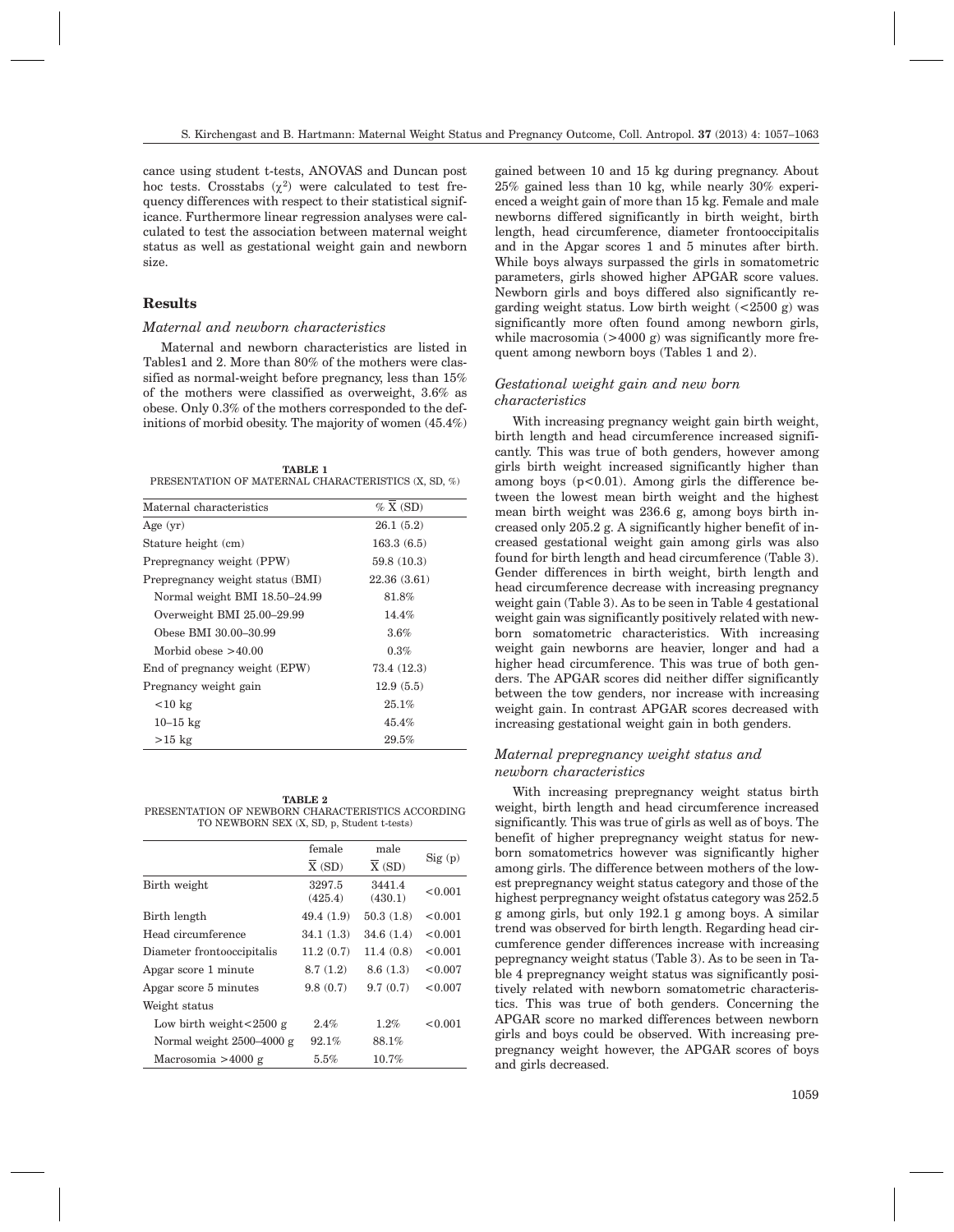#### **TABLE 3** GENDER DIFFERENCES IN NEWBORN FEATURES ACCORDING TO MATERNAL PREPREGNANCY WEIGHT STATUS AND PREGNANCY WEIGHT GAIN

|                                           | Birth weight<br>(in g) |                   | Birth length<br>(in cm) |               | Head circumference<br>(in cm) |     |               | APGAR 1          |     |               | APGAR 5                                 |         |              |                              |         |
|-------------------------------------------|------------------------|-------------------|-------------------------|---------------|-------------------------------|-----|---------------|------------------|-----|---------------|-----------------------------------------|---------|--------------|------------------------------|---------|
|                                           | Female                 | Male              |                         | Female        | Male                          |     | Female        | Male             |     | Female        | Male                                    |         | Female Male  |                              |         |
|                                           | X(SD)                  | X(SD)             | Diff                    |               | X(SD) X(SD) Diff              |     |               | X(SD) X(SD) Diff |     |               | $\overline{X}$ (SD) $\overline{X}$ (SD) | Diff    |              | $\overline{X}$ (SD) $X$ (SD) | Diff    |
| Pregnancy weight gain (PWG)               |                        |                   |                         |               |                               |     |               |                  |     |               |                                         |         |              |                              |         |
| $< 10 \text{ kg}$                         | 3195.3<br>(413.0)      | 3347.2<br>(433.1) | 151.9                   | 48.9<br>(1.9) | 49.9<br>(1.9)                 | 1.1 | 33.9<br>(1.4) | 34.5<br>(1.4)    | 0.6 | 8.8<br>(1.1)  | 8.7<br>(1.2)                            | $-0.1$  | 9.8<br>(0.6) | 9.8<br>(0.6)                 | $-0.05$ |
| $10-15$ kg                                | 3314.5<br>(422.6)      | 3443.8<br>(414.3) | 129.3                   | 49.4<br>(1.9) | 50.3<br>(1.8)                 | 0.9 | 34.1<br>(1.3) | 34.6<br>(1.4)    | 0.5 | 8.6<br>(1.2)  | 8.6<br>(1.3)                            | $-0.01$ | 9.7<br>(0.7) | 9.7<br>(0.9)                 | $-0.01$ |
| $>15$ kg                                  | 3431.9<br>(427.7)      | 3552.4<br>(440.3) | 120.4                   | 49.8<br>(1.7) | 50.7<br>(1.7)                 | 0.9 | 34.4<br>(1.4) | 34.8<br>(1.4)    | 0.4 | 8.6<br>(1.2)  | 8.5<br>(1.3)                            | $-0.15$ | 9.7<br>(0.7) | 9.6<br>(0.8)                 | $-0.08$ |
| Sig(p)                                    |                        | < 0.001           |                         |               | < 0.01                        |     |               | n.s.             |     |               | n.s.                                    |         |              | n.s.                         |         |
| Maternal prepregnancy weight status (BMI) |                        |                   |                         |               |                               |     |               |                  |     |               |                                         |         |              |                              |         |
| 18.50-24.99                               | 3277.5<br>(414.0)      | 3424.6<br>(420.6) | 147.1                   | 49.3<br>(1.9) | 50.3<br>(1.9)                 | 0.9 | 34.1<br>(1.3) | 34.6<br>(1.4)    | 0.5 | 8.7<br>(1.2)  | 8.6<br>(1.2)                            | $-0.05$ | 9.8<br>(0.7) | 9.8<br>(0.7)                 | $-0.01$ |
| 25.00-29.99                               | 3395.2<br>(445.9)      | 3547.8<br>(447.1) | 152.5                   | 49.6<br>(1.0) | 50.6<br>(1.8)                 | 0.9 | 34.3<br>(1.4) | 34.9<br>(1.4)    | 0.6 | 8.6<br>(1.4)  | 8.6<br>(1.4)                            | $-0.05$ | 9.7<br>(0.9) | 9.7<br>(0.7)                 | $-0.02$ |
| 30-39.99                                  | 3491.7<br>(420.6)      | 3598.6<br>(467.4) | 106.9                   | 49.9<br>(1.8) | 50.9<br>(1.8)                 | 1.0 | 34.4<br>(1.3) | 35.0<br>(1.4)    | 0.6 | 8.6<br>(1.3)  | 8.3<br>(1.9)                            | $-0.27$ | 9.8<br>(0.5) | 9.6<br>(1.4)                 | $-0.22$ |
| >40.00                                    | 3530.0<br>(692.3)      | 3516.7<br>(422.3) | 13.3                    | 50.1<br>(1.7) | 50.4<br>(0.9)                 | 0.3 | 34.8<br>(1.7) | 35.6<br>(1.5)    | 0.8 | 0.87<br>(0.9) | 8.0<br>(1.5)                            | $-0.67$ | 9.8<br>(0.5) | $\ \, 9.5$<br>(0.7)          | $-0.25$ |
| Sig(p)                                    |                        | < 0.01            |                         |               | < 0.01                        |     |               | < 0.05           |     |               | n.s.                                    |         |              | n.s.                         |         |

#### **TABLE 4**

IMPACT OF GESTATIONAL WEIGHT GAIN, PREPREGNANCY WEIGHT AND PREPREGNANCY WEIGHT STATUS ON NEWBORN SOMATOMETRICS, MULTIPLE REGRESSION ANALYSES

| Dependent variable: Birthweight        | $\mathbf{R}^2$ | Coefficient | Sig   | 95% confidence interval |
|----------------------------------------|----------------|-------------|-------|-------------------------|
|                                        |                |             |       |                         |
|                                        |                | Female      |       |                         |
| Prepregnancy weight status             | 0.10           | 25.64       | 0.000 | 20.84-30.44             |
| Weight gain                            |                | 19.46       | 0.000 | 16.01-22.92             |
|                                        |                | Male        |       |                         |
| Prepregnancy weight status             | 0.10           | 26.44       | 0.000 | 21.65-31.27             |
| Weight gain                            |                | 17.21       | 0.000 | 13.86-20.62             |
| Dependent variable: Birth length       | $\mathbf{R}^2$ | Coefficient | Sig   | 95% confidence interval |
|                                        |                | Female      |       |                         |
| Prepregnancy weight status             | 0.05           | 0.08        | 0.000 | $0.06 - 0.09$           |
| Weight gain                            |                | 0.06        | 0.000 | $0.05 - 0.08$           |
|                                        |                | Male        |       |                         |
| Prepregnancy weight status             | 0.06           | 0.09        | 0.000 | $0.07 - 0.11$           |
| Weight gain                            |                | 0.06        | 0.000 | $0.04 - 0.07$           |
| Dependent variable: head circumference | $\mathbb{R}^2$ | Coefficient | Sig   | 95% confidence interval |
|                                        |                | Female      |       |                         |
| Prepregnancy weight status             | 0.04           | 0.05        | 0.000 | $0.04 - 0.07$           |
| Weight gain                            |                | 0.04        | 0.000 | $0.03 - 0.05$           |
|                                        |                | Male        |       |                         |
| Prepregnancy weight status             | 0.05           | 0.06        | 0.000 | $0.05 - 0.08$           |
| Weight gain                            |                | 0.02        | 0.000 | $0.01 - 0.04$           |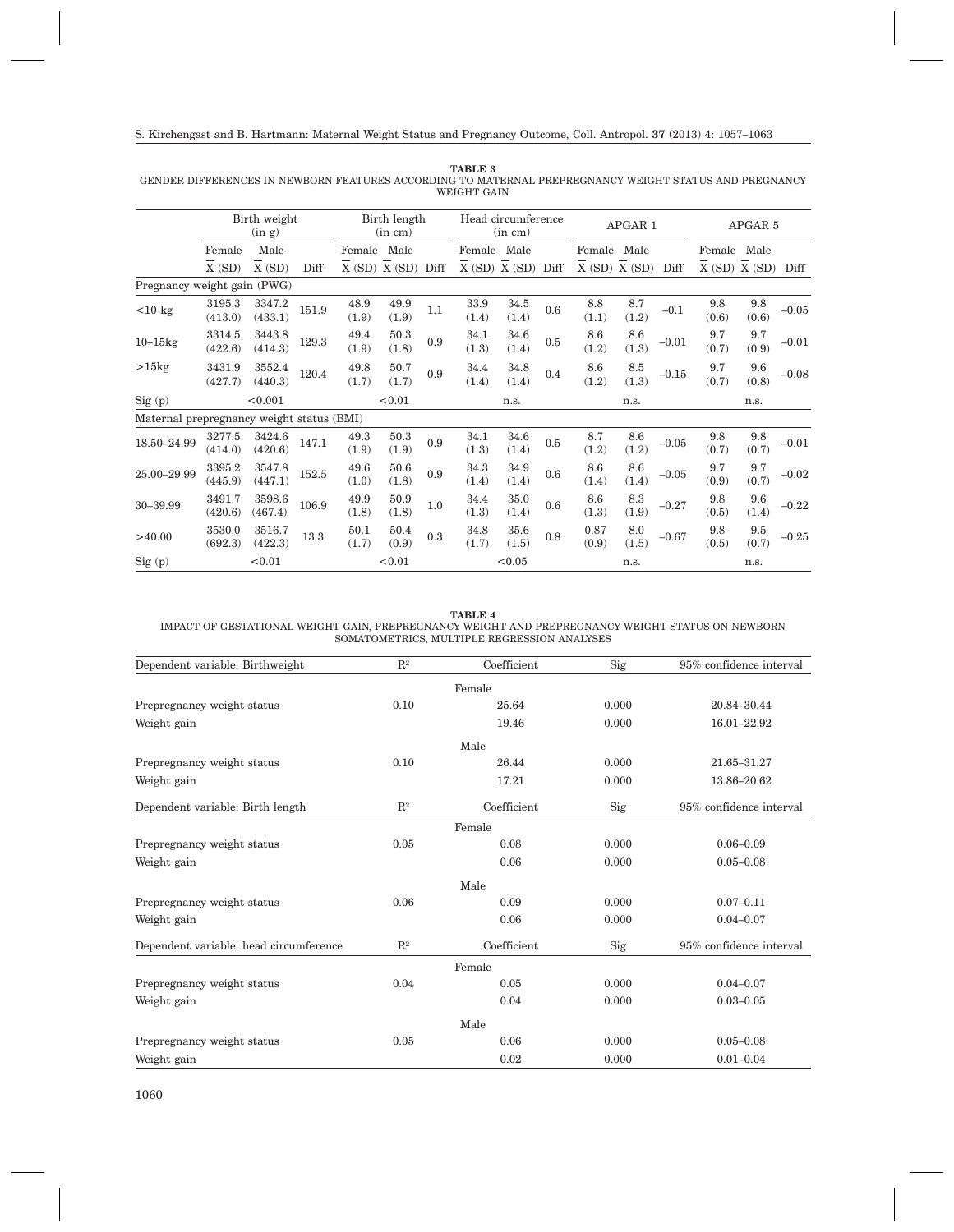#### *Prevalence of macrosome and low weight newborn*

As to be seen in Figures 1 and 2 the prevalence of marcosomia ( $>4000$  g) increased significantly ( $p < 0.000$ ) with increasing gestational weight as well as with increasing prepregnancy weight status. This was true of both genders however the prevalence of marcosomia increased relatively more among girls. The prevalence of low weight newborns (<2500 g) however decreased significantly  $(p<0.000)$  with increasing gestational weight gain as well as maternal prepregnancy weight status. This was also true of both genders (Figures 3 and 4).

#### **Discussion**

More than 40 years ago the so called »male disadvantage hypothesis« was introduced by Richard Naeye in order to explain the increased risk of perinatal morbidity and morbidity in boys in comparison with girls $19$ . Today the newborn male disadvantage is a well established fact. There is not only a 30% predominance of male foetuses among early spontaneous, chromosomally normal abortions described<sup>20</sup>, boys have also a slightly increased risk to be affected by congenital malformations, show a higher mortality and more postnatal complications as a result of low birth weight, show more often depressed Apgar scores and had a higher frequency of respiratory distress syndrome or lung related injuries and disabilities<sup>31,32</sup>. In comparison to girls, boys are more often born prematurely and were generally less stable after birth mainly due to pulmonary morbidity but also due to intracranial haemorrhage and urinary tract infections<sup>22,33</sup>. But also after prenatal and perinatal period the increased risks for boys seem to continue. Sudden infant death syndrome, for instance, is more often found among boys than among girls, and during childhood boys suffer more often from respiratory disease, asthma, gastroenteritis, behaviour disorders, intellectual disability and accidents than girls<sup>31</sup>. Although the male disadvantage hypothesis was proved by many different studies<sup>22</sup>, little is known about possible mechanisms contributing to the increased morbidity and mortality in newborn boys. Mainly physiological differences in cerebral blood flow, neonatal stress 2, gender related differences in CSG Levels of IL-8 and antioxidants $34$  and gender differences in leptin levels $35$ have been discussed as reasons for increased morbidity and mortality in boys. Male fetuses seem to be more vulnerable to an adverse intrauterine environment than female fetuses. Although male newborns are more vulnerable, several studies indicate that male newborns are heavier and longer and exhibit larger head circumferences than their female counterparts<sup>36–38</sup>. According to the male disadvantage hypothesis however we may hypothesize that maternal stress factors during pregnancy may have an increased adverse effect on fetal growth in males in comparison to females. In the present study we focused on maternal obesity as an important stress factor. As pointed out in the introduction section maternal obesity is associated with an adverse pregnancy outcome such as increased maternal morbidity, including gesta-



*Fig.1. Prevalence of macrosome newborns according to gestational weight gain.*



*Fig. 2. Prevalence of macrosome newborns according to maternal prepregnancy weight status.*



*Fig. 3. Prevalence of low weight newborns according to gestational weight gain.*



*Fig. 4. Prevalence of low weight newborns according to maternal prepregnancy weight status.*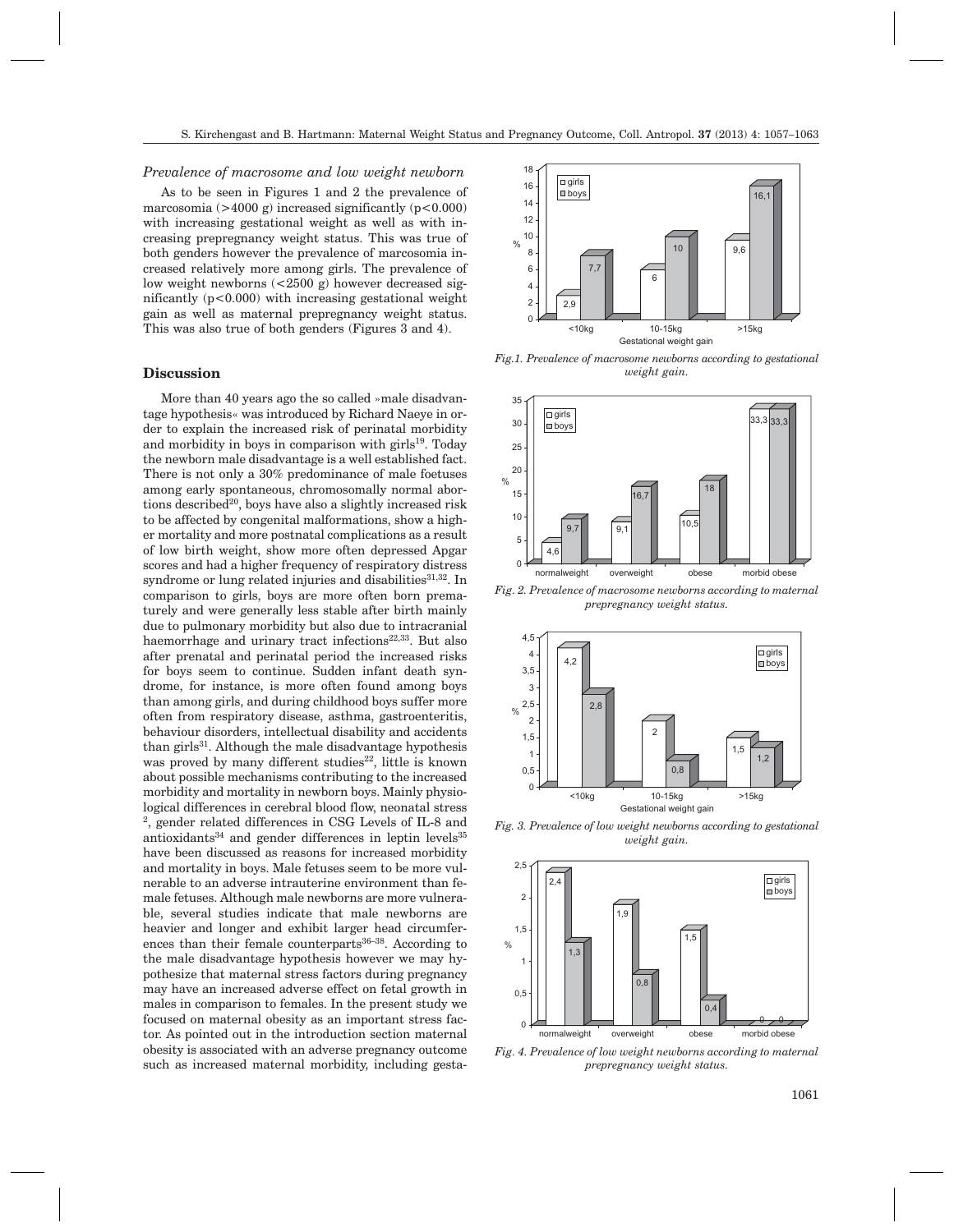tional diabetes, infectious morbidity, preclampsia postpartum haemorrhage or delivery of large for date or macrosome babies $6,7,12,13,17$ . We hypothesized that maternal obesity before and during gestation reduce somatometric gender differences in newborns. The results of the present study corroborate this idea. Although birthweight, birth length and head circumference increased with increasing maternal weight status and gestational weight gain, the surplus among male newborns is significantly lower than that of newborn girls. Another observation corroborates this result. With increasing gestational weight gain as well as with increasing maternal prepregnancy weight status the prevalence of marcosome newborns increase significantly. Although this was true of both genders, the increase among girls was significantly higher. While for instance the prevalence of marcosomia between the group with the lowest gestational weight gain and the group with the highest gestational weight gain doubled among boys it trebled among girls. Concerning prepregnancy weight status the prevalence of marcosome girls was 8 times higher among morbid obese mothers in comparison to normal- weight mothers. Among boys in contrast only a 3 times higher prevalence among morbid obese mothers could be observed.

These results plead for a gender typical effect of maternal weight status and gestational weight gain on newborn somatometrics because the stress factor maternal obesity seems to have a higher impact on male than on female foetuses. There is no doubt that newborn girls and boys differ significantly in somatometric dimensions<sup>31,36–38</sup>. These gender differences in newborn dimensions are not only found among human newborns, non- -human primates exhibit also gender differences in newborn somatometrics<sup>39,40</sup>. In general newborn boys are

#### **REFERENCES**

1. GINTER E, SIMKO V, Bratisl Lek Listy, 109 (2008) 224. — 2. WHO, Global strategy on diet, physical activity and Health (WHO, Geneva, 2009). — 3. LATNER JD, STUNKARD AJ, Obes Res, 11 (2003) 452. — 4. GEISS HC, PARHOFER KG, SCHWANDT P, Int J Obes, 25 (2001) 830. — 5. MCGEE DL, Ann Epidemiol, 15 (2005) 87. — 6. CROGSWELL ME, PERRY GS, SCHIEVE LA, DIETZ WH, Prim Care Update Ob/Gyn, 8 (2001) 89. — 7. PANDEY S, BHATTACHARYA S, Womens Health, 6 (2010) 107. — 8. VAHRATIAN A, Matern Child Health J, 13 (2009) 268. — 9. FRISCHKNECHT F, BRÜHWILER H, RIAO L, LÜSCHER KP, Swiss Med Wkly, 139 (200) 52. — 10. PARIHAR M, Rev Gynecol Prac, 3  $(2003)$  120.  $-$  11. AWARTANI KD, NAHAS S, AL HASSAN SH, DEERY MA, COSKUN S, Reprod Biol Endocrinol, 7 (2009) 52. — 12. BAETEN JM, BUSKUSI EA, LAMBE M, Am J Pub Health, 91 (2001) 436. — 13. KERRIGAN AM, KINGDON C, Midwifery, 26 (2010) 138. — 14. BROST BC, GOLDENBERG R, MERCER BM, IAMS JD, MEIS PJ, MOAWARD AH, NEWMAN RB, MIODOVNIK M, CARITIS SN, THURNAU GR, BOTTOMS SF, DAS A, MCNELLIS D, Am J Obset Gynecol 177 (1997) 333. — 15. YOUNG TK, WOODMANSEE B, Am J Obset Gynecol, 187 (2002) 312. — 16. WEISS JL, MALONE FD, EMIG D, BALL RH, NY-BERG DA, COMSTOCK CH, SAADE G, EDDLEMAN K, CARTER S, CRAIGO SD, CARR SR, DÁLTON ME, Am J Obstet Gynecol, 190 (204) 1091. — 17. WATKINS ML, RASMUSSEN SA, HONEIN MA, BOTTO LD, MOORE CA, Pediatrics, 111 (2003) 1152. — 18.SHANKAR K, HAR-RELL A, LUI X, GILCHRIST JM, RONIS MJJ, BADGER TM. Am J Physiol Regul Integr Comp Physiol, 294 (2008) 528. — 19. NAEYE RL, BURT LS, WRIGHT DL, BLANC WA, TATTER D, Pediatrics, 48 (1971) 902. — 20. HASSOLD T, QUILLEN SD, YAMANE JA, Ann Hum Genet, heavier and longer, and exhibit a higher head circumference than newborn girls, although girls in contrast exhibit a higher amount of subcutaneous fat distribution<sup>41</sup>. Especially birth weight was affected by maternal stress factors.

The effects of maternal prepregnancy weight status and pregnancy weight gain on newborn size in general are well known<sup>42</sup>, the gender typical differences of the impact of maternal weight status and gestational weight gain on newborn somatometrics however, corroborates the male disadvantage hypothesis. From a physiological point of view these results may be explained by a sex-biased environmental sensitivity caused by gender typical differences in leptin levels and general hormonal function<sup>43</sup>. Boys grow faster and have a higher metabolic rate than girls during gestation, however when oxygen is limited they might deplete available resources more rapidly<sup>44</sup>. From an evolutionary point of view gender differences in early vulnerability may be attributed to the natural selection of optimal maternal strategies to maximize life time reproductive success<sup>45–48</sup>. Wells tried to explain the increased male sensitivity to adverse environmental conditions by means of the Trivers-Willard hypothesis of differential parental investment<sup>49</sup>. Trivers and Willard assumed that in vertebrates nearly all females mate successfully, while male reproductive success is only ensured under favourable environmental conditions. Therefore parents, especially mothers, manipulate the sex ratio of their offspring dependent on environmental conditions. Natural selection is therefore predicted to favour increased male vulnerability to general factors such as infectious diseases or malnutrition because of its role on optimizing maternal reproductive fitness $45,50$ .

47 (1983) 39. — 21. CAGNACCI A, RENZI A, ARANGINO S, ALESSAN-DRINI C, VOLPE A, Hum Rep, 18 (2003) 885. — 22. STEVENSON DK, VERTER J, FANAROFF AA, OH W, EHRENKRANZ RA, SHANKARAN S, DONOVAN EF, WRIGHT LL, LEMONS JA, TYSON JE, KORONES SB, BAUER CR, STOLL BJ, Arch Dis Child Fetal Neontal Ed, 83(2000) 182. — 23. STEVENSON DK, TYSON JE. Beware of the weaker sex: don´t get too close to your twin brother, Pediatrics, 120 (2007) 638. — 24. WALDHOER T, HAIDINGER G, LANGASSER J, TUOMILEHTO J, Wr Klin Wschr, 108 (1996) 643. — 25. KNUSSMANN R, Somatometrie. In: KNUSSMANN R (Ed) Anthropologie (Fischer Verlag, Stuttgart, 1988). — 26. PSCHYREMBEL W, Handbuch der gynäkologischen Praxis. (Springer Verlag, Berlin,1976). — 27. WHO. Physical status: the use and interpretation of anthropometry. (WHO Technical Report Series 854, Geneva, 1997). — 28. JONETT RJ, WARFORD HS, KREINNICK C, WATER-KOTTE GW, Am J Obstet Gynecol, 140 (1981) 206. — 29. FORSBLAD K, KÄLLEN K, MARSAL K, HELLSTRÖM-WESTAS L, Acta Paediatrica, 96 (2007) 166. — 30. WHO, World Health Status Quarterly, 33 (1980) 197. — 31. ELSMEN E, STEEN M, HELLSTRÖM-WESTAS L, JMHG, 4 (2004) 303. — 32. FINNSTRÖM O, Acta Paediatrica, 93 (2004) 1154. — 33. THOMAS MR, MARSTON L, RAFERTY GF, CALVERT S, MARLOW N, PEACOCK JL, GRENOUGH A, Arch Dis Child Fetal Neonatal Ed, 91 (2006) 197. — 34. HUSSEIN MH, DAOUD GA, KAKITA H, HATTORI A, MURAI H, YASUDA M, MIZUNO K, GOTO K, OZAKI Y, ITO T, TA-NAKA T, FUKUDA S, KATO I, FUJIMOTO S, SUZUKI S, SOBAJIMA H, TOGARI H, SHOCK, 28 (2007) 154. — 35. PARDO IMCG, GELONEZE B, TAMBASCIA MA, PEREIRA JL, BARROS FILHO AA, J Pediatr, 80 (2004) 305. — 36. CRAWFORD MA, DOYLE W, MEADOWS N, Hum Re